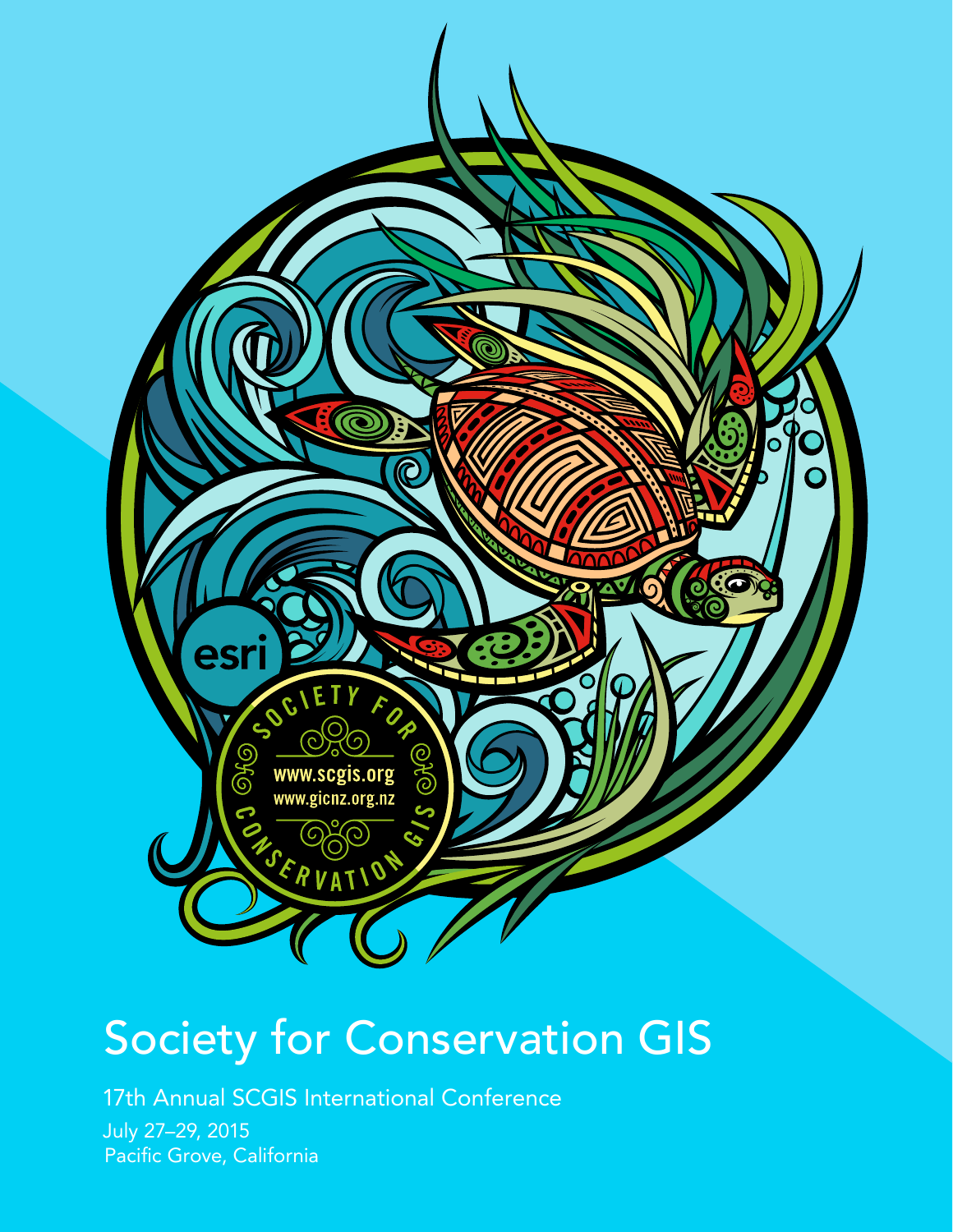### Remote Sensing and GIS

#### A Message from the Conference Committee

TRemote sensing technology is advancing at an unprecedented rate. With the new advances in hardware and software, acquiring and processing geospatial data has never been easier. Open source software and small Unmanned Aerial Vehicles (sUAV) now provide lightweight, low-cost, and user-friendly applications of remote sensing technology. This expanding potential and improved set of tools allow conservationists to map and monitor select habitats and species like never before. These habitats support an abundance of life on earth, providing food, energy, medicines, and livelihoods across the globe. As our lives and local economies depend more and more on the sustainability of our natural resources, it is in our best interest to seek out new tools that will improve our relationship and understanding of the world that sustains us. We hope the presentations at this conference provide new ideas and inspiration for your conservation efforts.

Eric Sandoval & Sandra Coveny Conference Committee Co-Chairs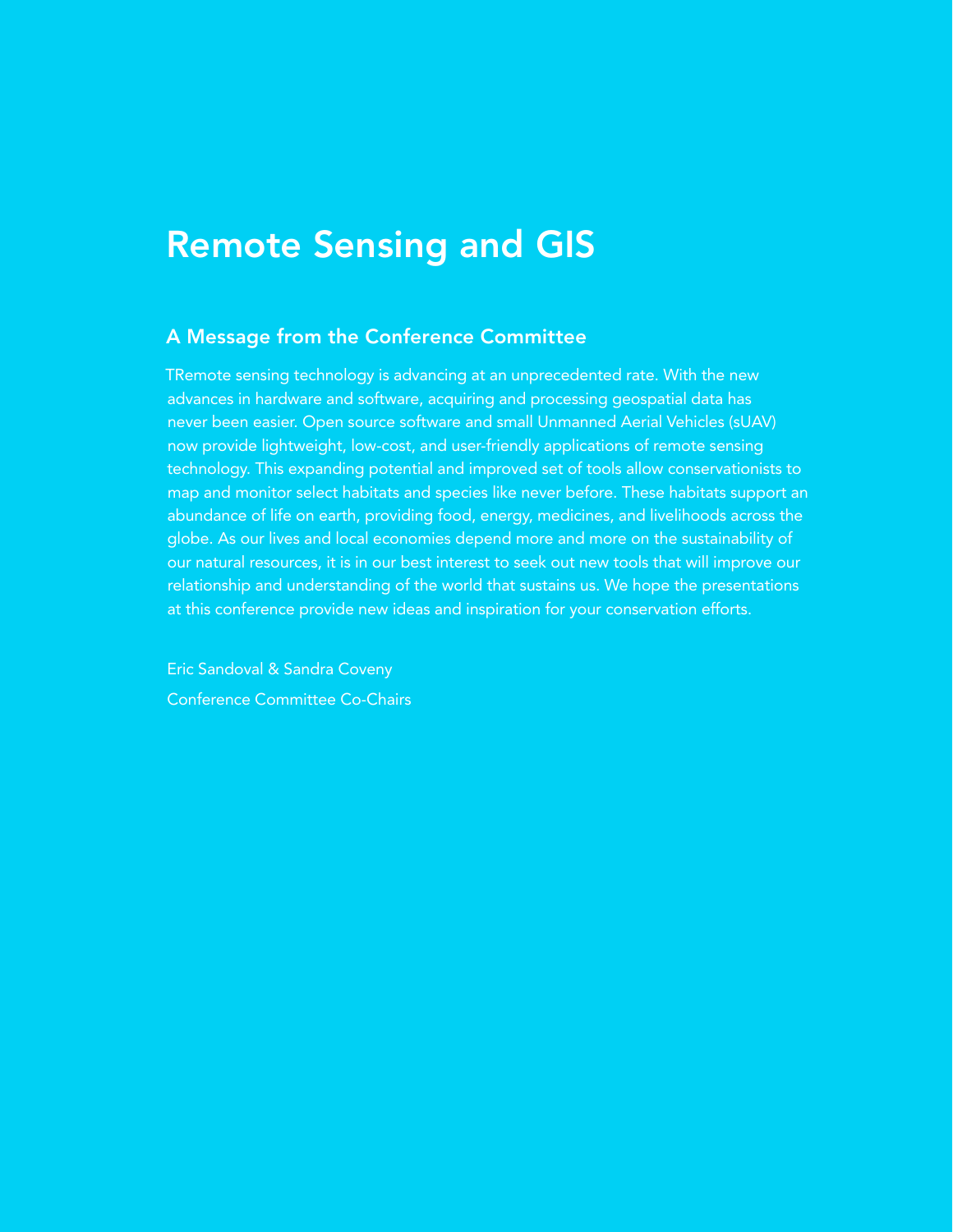## **SCGIS Community**